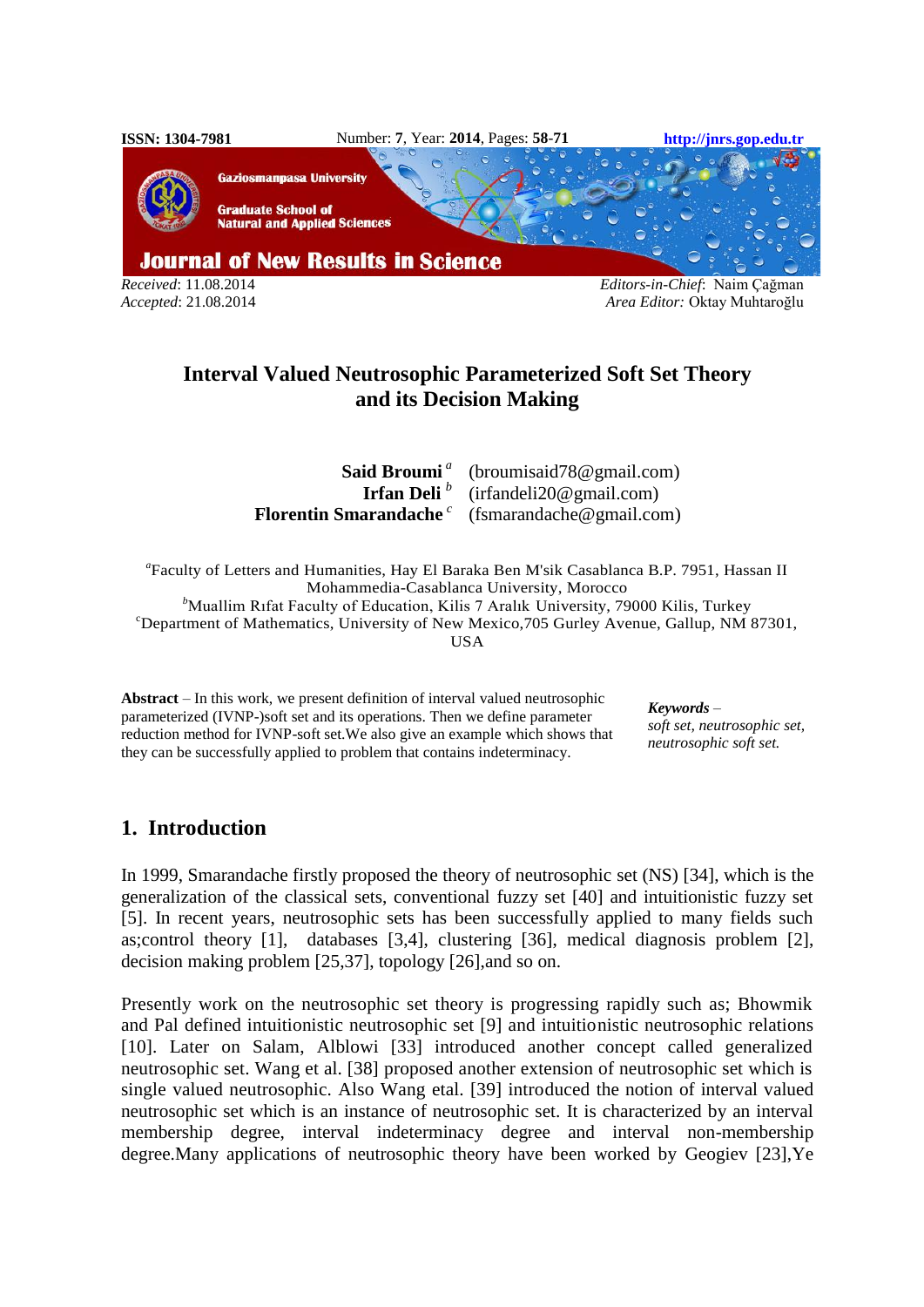[36,37], Majumdar and Samanta [31], P.D. Liu [41,42] and Broumi and Smarandache [14] and so on.

In 1999 a Russian researcher [32] firstly gave the soft set theory as a general mathematical tool for dealing with uncertainty and vagueness and how soft set theory is free from the parameterization inadequacy syndrome of fuzzy set theory, rough set theory, probability theory. Then, many interesting results of soft set theory have been studied on fuzzy soft sets [15,,27], on FP-soft sets [20,21], on intuitionistic fuzzy soft set theory [8,17,28], on intuitionistic fuzzy parameterized soft set theory [18], oninterval valued intuitionistic fuzzy soft set [24], on generalized fuzzy soft sets [30,35], on generalized intuitionistic fuzzy soft [6], on possibility intuitionistic fuzzy soft set [7], on intuitionistic neutrosophic soft set [11], on generalized neutrosophic soft set [12], on fuzzy parameterized fuzzy soft set theory [16], on IFP−fuzzy soft set theory [19], on neutrosophic soft set [29]. Recently, Deli [22] introduced the concept of interval valued neutrosophic soft set as a combination of interval neutrosophic set and soft sets.

In this paper our main objective is to introduce the notion of interval valued neutrosophic parameterized soft set which is a generalization of neutrosophic parameterized soft sets [13]. The paper is structured as follows. In Section 2, we first recall the necessary background on neutrosophic sets, interval neutrosophic sets and soft sets. In Section 3,we present interval valued neutrosophic parameterized soft set theory and examines their respective properties. In section 4, we present a interval valued neutrosophic parameterized aggregation operator. Section 5, interval valued neutrosophic parameterized decision methods is presented with example. Finally we conclude the paper.

## **2. Preliminaries**

Throughout this paper, let U be a universal set and E be the set of all possible parameters under consideration with respect to U, usually, parameters are attributes, characteristics, or properties of objects in U.

We now recall some basic notions of neutrosophic set, interval valued neutrosophic set and soft set. For more details, the reader could refer to [29, 32, 34, 39].

**Definition 2.1.** [34] Let U be a universe of discourse then the neutrosophic set A is an object having the form

$$
A = \{ , x \in U \}
$$

where the functions  $\mu$ ,  $\nu$ ,  $\omega$  : U→]<sup>-</sup>0,1<sup>+</sup>[ define respectively the degree of membership, the degree of indeterminacy, and the degree of non-membership of the element  $x \in X$  to the set A with the condition.

$$
0 \leq \mu_{A(x)} + \nu_{A(x)} + \omega_{A(x)} \leq 3^+.
$$
 (1)

From philosophical point of view, the neutrosophic set takes the value from real standard or non-standard subsets of  $]-0,1^+[$ . So instead of  $]$ <sup>-</sup>0,1<sup>+</sup>[ we need to take the interval [0,1] for technical applications, because ]<sup>-</sup>0,1<sup>+</sup>[ will be difficult to apply in the real applications such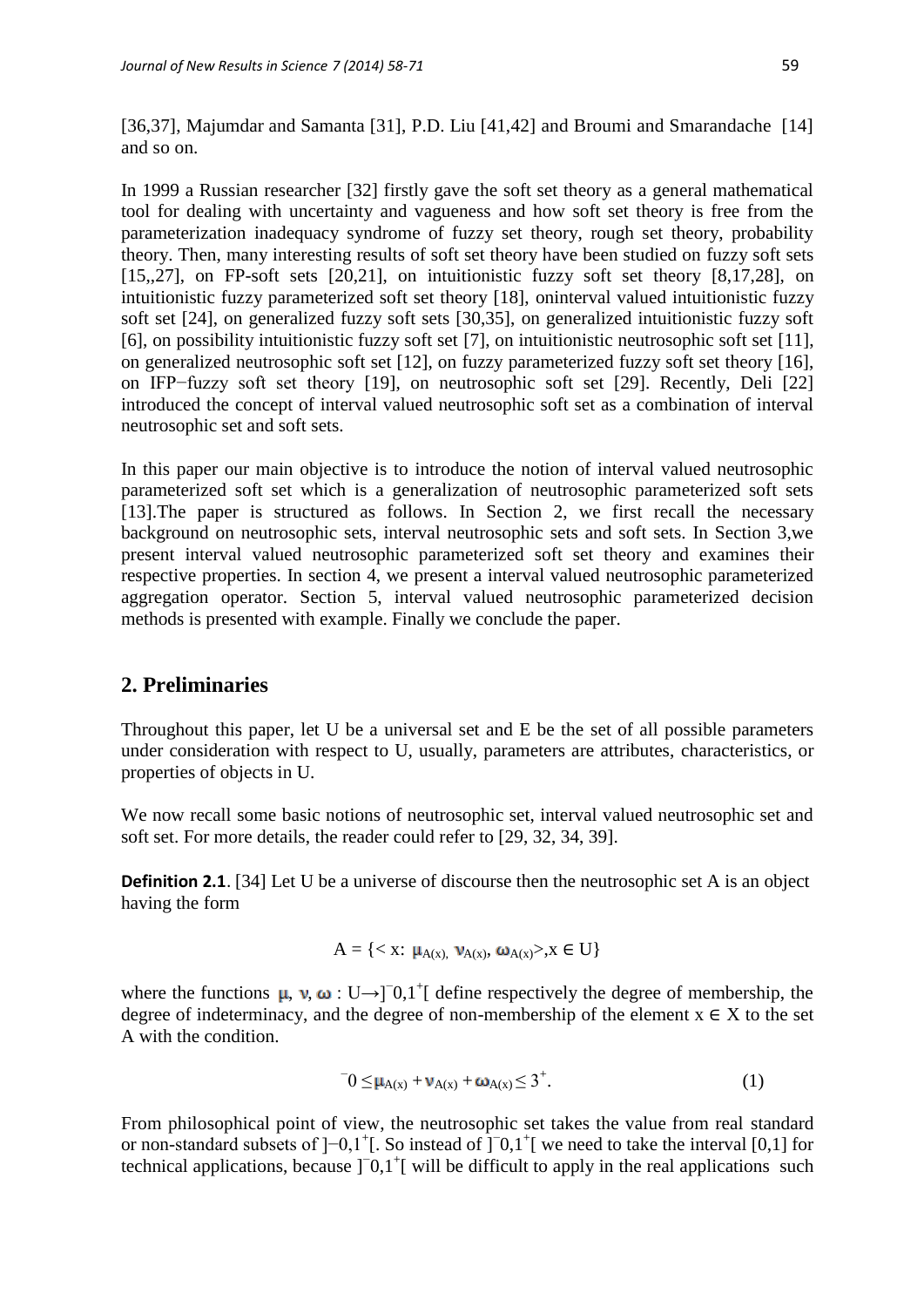as in scientific and engineering problems.

**Definition 2.2.** [39] Let X be a space of points (objects) with generic elements in X denoted by x. An interval valued neutrosophic set (for short IVNS) A in X is characterized by truthmembership function  $\mu_A(x)$ , indeteminacy-membership function  $v_A(x)$  and falsitymembership function  $\omega_A(x)$ . For each point x in X, we have that  $\mu_A(x), \nu_A(x), \omega_A(x) \in [0,1].$ 

For two IVNS

$$
A_{IVNS} = \{ \langle x, [\mu^L_A(x), \mu^U_A(x)] , [v^L_A(x), v^U_A(x)] , [\omega^L_A(x), \omega^U_A(x)] > | x \in X \}
$$

and

$$
B_{IVNS}
$$
 = {\mu\_B^L(x),  $\mu_B^U(x)$ ], [ $\nu_B^L(x)$ ,  $\nu_B^U(x)$ ], [ $\omega_B^L(x)$ ,  $\omega_B^U(x)$ ] > | x  $\in X$  }

Then,

1.  $A_{IVNS} \subseteq B_{IVNS}$  if and only if

 $\mu_{A}^{L}(x) \leq \mu_{B}^{L}(x), \mu_{A}^{U}(x) \leq \mu_{B}^{U}(x), \nu_{A}^{L}(x) \geq \nu_{B}^{L}(x), \omega_{A}^{U}(x) \geq \omega_{B}^{U}(x), \omega_{A}^{L}(x) \geq F\omega_{B}^{L}(x)$  $,\omega_A^U(x) \geq \omega_B^U(x)$ .

2.  $A_{IVNS} = B_{IVNS}$  if and only if,

$$
\mu_A(x) = \mu_B(x)
$$
,  $\nu_A(x) = \nu_B(x)$ ,  $\omega_A(x) = \omega_B(x)$  for any  $x \in X$ .

3. The complement of  $A_{IVNS}$  is denoted by  $A_{IVNS}^o$  and is defined by

$$
A_{IVNS}^{0} = \{ \langle x, [\omega_{A}^{L}(x), \omega_{A}^{U}(x)] \rangle, [1 - \nu_{A}^{U}(x), 1 - \nu_{A}^{L}(x)], [\mu_{A}^{L}(x), \mu_{A}^{U}(x)] \mid x \in X \}
$$

4. 
$$
\text{A} \cap B = \{ \langle x, \{ \min(\mu_A^L(x), \mu_B^L(x)), \min(\mu_A^U(x), \mu_B^U(x)) \}, \{ \max(\nu_A^L(x), \nu_B^L(x)), \max(\nu_A^U(x), \nu_B^U(x)) \}, \{ \max(\omega_A^L(x), \omega_B^L(x)), \max(\omega_A^U(x), \omega_B^U(x)) \} \rangle : x \in X \}
$$

5. A  $UB = \{ \langle x, [\max(\mu_A^L(x), \mu_B^L(x)), \max(\mu_A^U(x), \mu_B^U(x))], [\min(\nu_A^L(x), \nu_B^L(x)),$ min ( $v_A^U(x), v_B^U(x)$ ], [min( $\omega_A^L(x), \omega_B^L(x)$ ), min( $\omega_A^U(x), \omega_B^U(x)$ )] >:  $x \in X$  }

As an illustration, let us consider the following example.

**Example 2.3.** Assume that the universe of discourse  $U = \{x_1, x_2, x_3, x_4\}$ . Then, A is a interval valued neutrosophic set (IVNS) of U such that,

A = { $\langle x_1, [0.1 \ 0.8], [0.2 \ 0.6], [0.8 \ 0.9] \rangle$ ,  $\langle x_2, [0.2 \ 0.5], [0.3 \ 0.5], [0.6 \ 0.8] \rangle$ ,  $\langle x_3, [0.5 \ 0.8], [0.4 \ 0.5], [0.45 \ 0.6] \rangle, \langle x_4, [0.1 \ 0.4], [0.1 \ 0.5], [0.4 \ 0.8] \rangle$ 

**Definition 2.4.** [32] Let U be an initial universe set and E be a set of parameters. Let P(U) denotes the power set of U. Consider a nonempty set A,  $A \subseteq E$ . A pair  $(K, A)$  is called a soft set over U, where K is a mapping given by K:  $A \rightarrow P$  (U).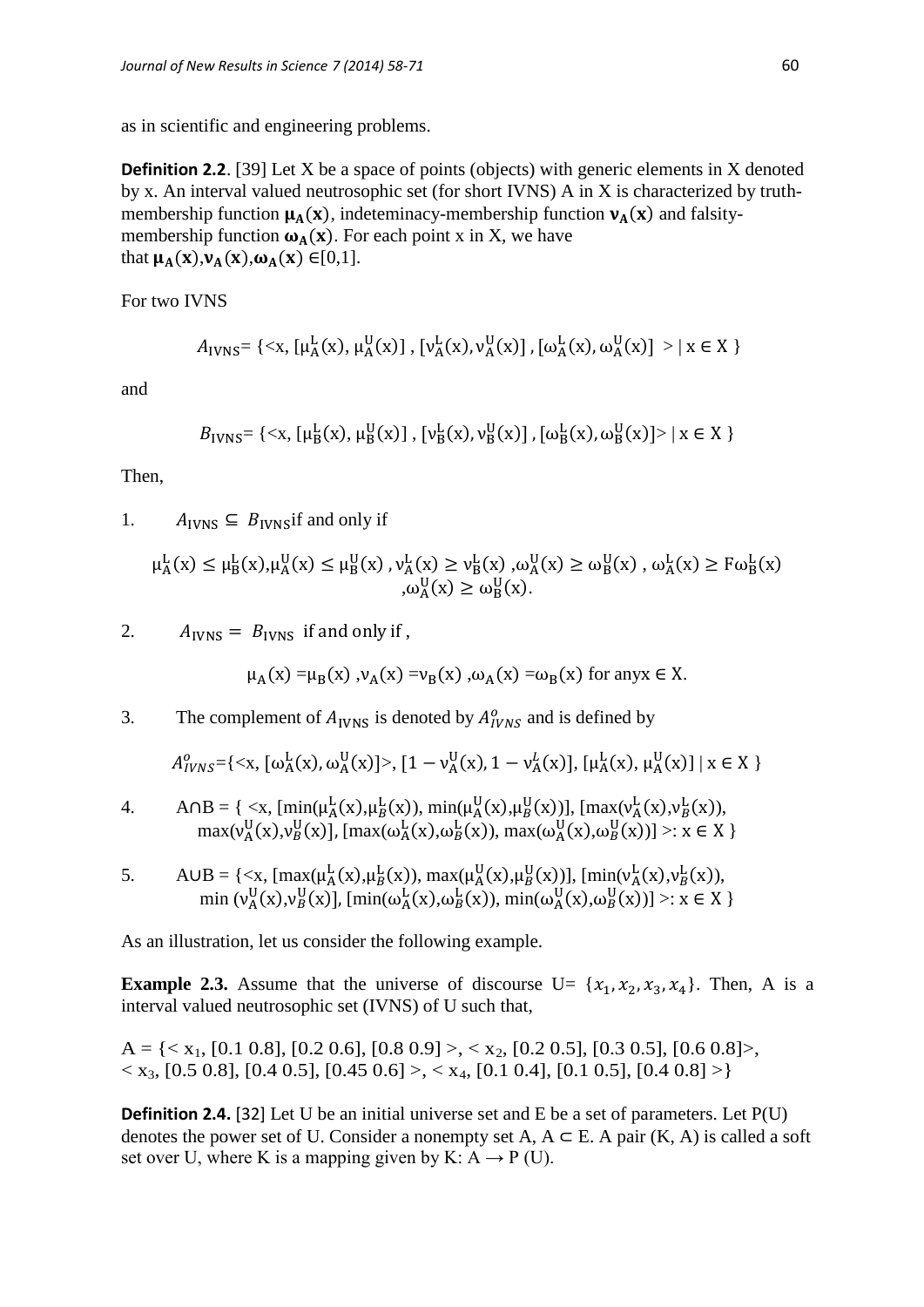As an illustration, let us consider the following example.

**Example 2.5** .Suppose that U is the set of houses under consideration, say  $U = \{h_1, h_2, \ldots, h_m\}$ .,  $h_8$ . Let E be the set of some attributes of such houses, say  $E = \{e_1, e_2, \ldots, e_4\}$ , where  $e_1, e_2$ , . . ., e<sub>4</sub> stand for the attributes "beautiful", "costly", "in the green surroundings", "moderate", respectively.

In this case, to define a soft set means to point out expensive houses, moderate houses, and so on. For example, the soft set (K, A) that describes the "attractiveness of the houses" in the opinion of a buyer, saysMr. X, and may be defined like this:

A= E,(K, A) ={( $e_1$ , { $h_1$ , $h_2$ }), ( $e_2$ , { $h_3$ }), ( $e_3$ , { $h_1$ , $h_2$ , $h_5$ }), ( $e_4$ , U)}.

## **3. Interval Neutrosophic Parameterized Soft Set Theory**

In this section, we define interval neutrosophic parameterized soft set and their operations.

**Definition 3.1.** Let U be an initial universe, P(U) be the power set of U,E be a set of all parameters and K be an interval valued neutrosophic set over E . Then an interval neutrosophic parameterized soft sets(IVNP-soft sets), denoted by  $\Psi_K$ , defined as;

 $\Psi_K = \{ \langle x, [\mu_K^L(x), \mu_K^U(x)], [\nu_K^L(x), \nu_K^U(x)], [\omega_K^L(x), \omega_K^U(x)] \rangle, \}$  f<sub>K</sub>(x)):  $x \in E$ where  $\mu_K$ :E  $\rightarrow$  [0, 1],  $\nu_K$ :E  $\rightarrow$  [0, 1], $\omega_K$ :E  $\rightarrow$  [0, 1] and  $f_K$ :E  $\rightarrow$  P(U) such that  $f_K(x) = \Phi$  if  $\mu_K(x) = 0$ ,  $\nu_K(x) = 1$  and  $\omega_K(x) = 1$ .

Here, the  $\mu_K$ ,  $\nu_K$  and  $\omega_K$  called truth-membership function, indeteminacy-membership function and falsity-membership function of (IVNP-soft set), respectively.

**Example 3.2.**Assume that  $U = \{u_1, u_2, u_3\}$  is a universal set and  $E = \{x_1, x_2\}$  is a set of parameters. If

K= {(
$$
x_1
$$
, [0.2, 0.3],[0.3,0.5],[0.4,0.5]>) , ( $x_2$ ,[0.3,0.4], [0.5,0.6],[0.4,0.5]>)

and

$$
f_K(x_1) = {u_2, u_3}, f_K(x_2) = U
$$

then a IVNP-soft set  $\Psi_k$  is written by

 $\Psi_{K} = \{(\langle x_1, [0.2, 0.3], [0.3, 0.5], [0.4, 0.5], \{u_2, u_3\}), (\langle x_2, [0.3, 0.4], [0.5, 0.6], [0.4, 0.5], \rangle\}$  $U$ }

**Definition 3.3. Let**  $\Psi_K$  ∈IVNP-soft sets. If  $f_K(x) = \Phi$ ,  $\mu_K^L(x) = \mu_K^U(x) = 0$ ,  $\nu_K^L(x) = \nu_K^U(x)$ 0 and  $\omega_K^L(x) = \omega_K^U(x) = 1$  all  $x \in E$ . then  $\Psi_K$  is called empty IVNP-soft set, denoted by  $\Psi_{\Phi}$ .

**Definition 3.4. Let**  $\Psi_K$  ∈IVNP-soft sets. If  $f_K(x)=U, \mu_K^L(x)=\mu_K^U(x)=1, \nu_K^L(x)=\nu_K^U(x)=0$  and  $\omega_K^L(x) = \omega_K^U(x) = 0$  all  $x \in E$ . Then  $\Psi_K$  is called K-universal IVNP-soft set, denoted by  $\Psi_{\tilde{K}}$ . If K= E, then the K-universal IVNP-soft set is called universal IVNP-soft set, denoted by  $\Psi_{\tilde{E}}$ .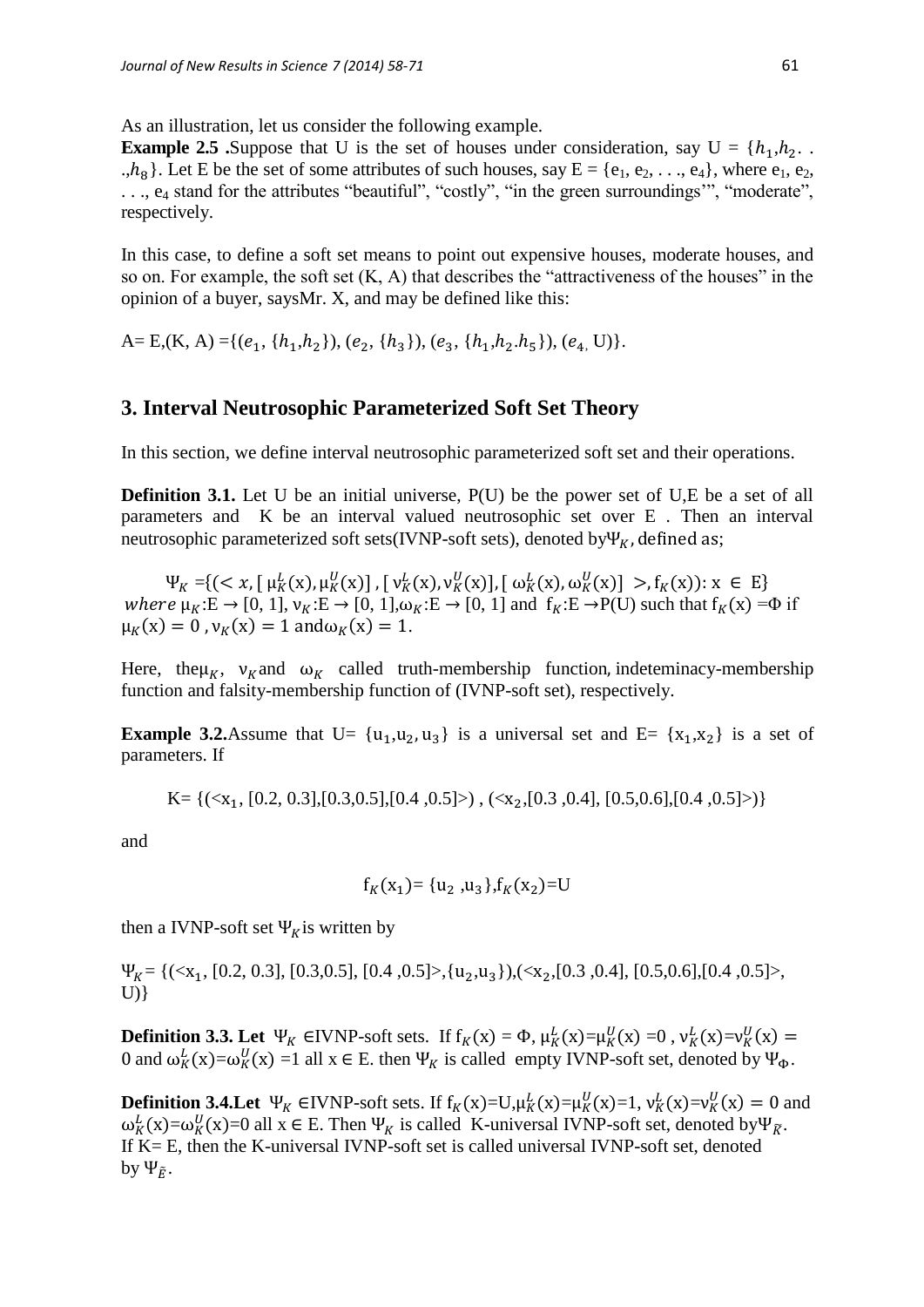**Definition 3.5.**  $\Psi_K$  and  $\Omega_M$  are two IVNP-soft set. Then,  $\Psi_K = \Omega_M$ , if and only if  $\Psi_K \equiv$  $\Omega_M$  and  $\Omega_M \subseteq \Psi_K$  for all  $x \in E$ .

**Definition 3.6.**  $\Psi_K$  and  $\Omega_M$  are two IVNP-soft set. Then,  $\Psi_K$  is IVNP-subset of  $\Omega_M$ , denoted by  $\Psi_k \subseteq \Omega_L$  if and only if  $\mu_K^L(x) \leq \mu_M^L(x)$ ,  $\mu_K^U(x) \leq \mu_M^U(x)$ ,  $\nu_K^L(x) \geq \nu_M^L(x)$ ,  $\nu_K^U(x)$  $v_M^U(x), \omega_K^L(x) \ge \omega_M^L(x)$ ,  $\omega_K^U(x) \ge \omega_M^U(x)$  and  $f_K(x) \subseteq g_M(x)$  for all  $x \in E$ .

**Definition 3.7.** Let  $\Psi_K \in IWNP$ -soft set. Then, the complement of  $\Psi_K$ , denoted by  $\Psi_K^c$ , is defined by

$$
\Psi_K^c = \{ (\langle x, [\omega_K^L(x), \omega_K^U(x)], [\nu_K^L(x), \nu_K^U(x)], [\mu_K^L(x), \mu_K^U(x)], f_{K^c}(x) \colon x \in E \}
$$

where  $f_{K^c}(x) = U$ 

**Definition 3.8.** Let  $\Psi_K$  and  $\Omega_M$  are two IVNP-soft set. Then , union of  $\Psi_K$  and  $\Omega_M$ , denoted by  $\Psi_K \sqcup \Omega_M$ , is defined by

 $\Psi_K \sqcup \Omega_M = \{(\langle x, [\max \{ \mu_K^L(x), \mu_M^L(x) \}], \max \{ \mu_K^U(x), \mu_M^U(x) \}]$ , [min  $\{ v_K^L(x), v_M^L(x) \}$ ]  $\min \{v_N^U(x), v_M^U(x)\}\}\,$ ,  $\{\min \{\omega_K^L(x), \omega_M^L(x)\}\$ ,  $\min \{\omega_K^U(x), \omega_M^U(x)\}\$ .  $f_{K \cup M}(x)$ :  $x \in E$ }

Where  $f_{K \cup M}(x) = f_{K}(x) \cup f_{M}(x)$ 

**Definition 3.9.** Let  $\Psi_K$  and  $\Omega_M$  are two IVNP-soft set. Then, intersection of  $\Psi_K$  and  $\Omega_M$ , denoted by  $\Psi_K \sqcap \Omega_M$ , is defined by

 $\Psi_K \cap \Omega_M = \{(\langle x, \, [\, \min \{ \mu^L_K(x), \mu^L_M(x) \}, \min \{ \mu^U_K(x), \mu^U_M(x) \} \}, \, [\, \max \{ \nu^L_K(x), \nu^L_M(x) \} \, ]$ max  $\{v_N^U(x), v_M^U(x)\}\$ , [max $\{\omega_N^L(x), \omega_M^L(x)\}\$ , max $\{\omega_N^U(x), \omega_M^U(x)\}\$ .

$$
f_{K\cap M}\left( x\right) ):x\in E\}
$$

where  $f_{K \cap M}(x) = f_K(x) \cap f_M(x)$ 

**Example 3.10.** Let  $U = \{u_1, u_2, u_3, u_4\}$ , E={ $x_1, x_2, x_3$ }. Then,  $\Psi_{K} = \{(\langle x_1, [0.1, 0.5], [0.4, 0.5], [0.2, 0.3], \{u_1, u_2\}\},\$  $\{ \langle x_2, [0.2, 0.3], [0.5, 0.7], [0.1, 0.3], \{u_2, u_3\} \rangle \}$  $\Omega_{\text{M}} = \{(\langle x_2, [0.1, 0.6], [0.2, 0.3], [0.2, 0.4], \langle u_3, u_4 \rangle),$  $\{ \langle x_3,[0.4,0.7],[0.1,0.2],[0.3,0.4]\rangle, \{u_3\} \}$ 

Then

 $\Psi_K \sqcup \Omega_M = \{(\langle x_1, [0.1, 0.5], [0.4, 0.5], [0.2, 0.3], \{u_1, u_2\}\}, \langle \langle x_2, [0.2, 0.6], [0.2, 0.3]\rangle\}$ ,[0.1, 0.3]>, $\{u_2, u_3, u_4\}$ ), $(\langle x_3, [0.4, 0.7], [0.1, 0.2], [0.3, 0.4] \rangle, \{u_3\})\}$  $\Psi_K \sqcap \Omega_M = \{ (\langle x_2, [0.1, 0.3], [0.5, 0.7], [0.2, 0.4], \langle u_3 \rangle) \}.$  $\Psi_{K}^{c}$  ={(<x<sub>1</sub>,[0.2,0.3], [0.4, 0.5], [0.1, 0.5]>, {u<sub>3</sub>, u<sub>4</sub>}),  $(\langle x_2, [0.1, 0.3], [0.5, 0.7], [0.2, 0.3], \{u_1, u_4\}\rangle)$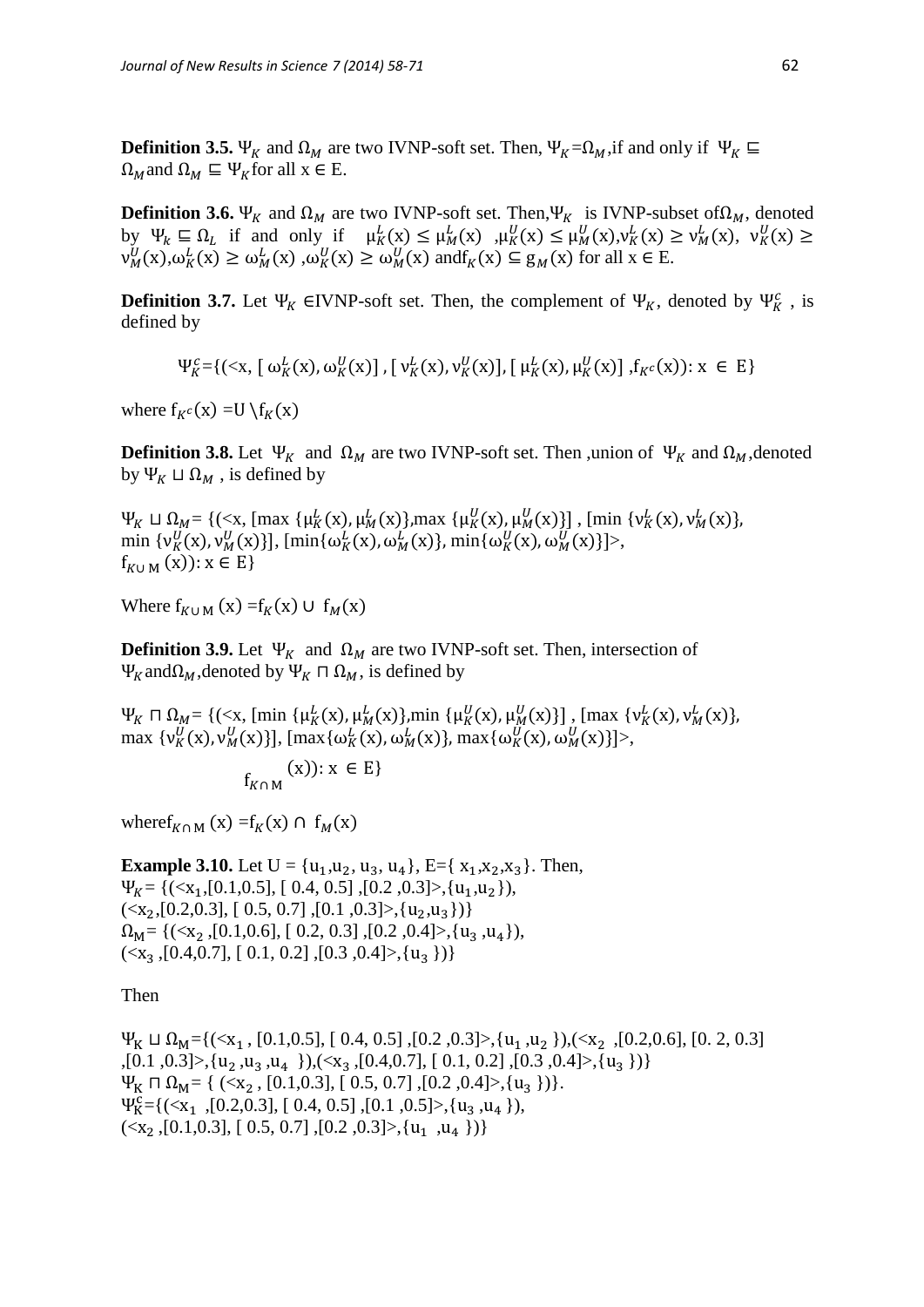**Remark 3.11.**  $\Psi_K \subseteq \Omega_M$  does not imply that every element of  $\Psi_K$  is an element of  $\Omega_M$  as in the definition of classical subset. For example assume that  $U=[u_1, u_2, u_3, u_4]$  is a universal set of objects and E={ $x_1, x_2, x_3$ } is a set of all parameters, if IVNP-soft sets  $\Psi_K$  and  $\Omega_M$  are defined as

 $\Psi_{K} = \{(\langle x_1, [0.1, 0.3], [0.5, 0.5], [0.2, 0.3], \langle u_1, u_2 \rangle), (\langle x_2, [0.3, 0.4], [0.4, 0.5], \langle u_1, u_2 \rangle)\}$  $[0.3, 0.5] > \{u_2\}$  $\Omega_M = \{(\langle x_1, [0.2, 0.6], [0.3, 0.4], [0.1, 0.2], \langle x_2, [0.4, 0.7], [0.1, 0.3], \langle x_3, [0.4, 0.7], \langle x_4, [0.4, 0.7], \langle x_5, [0.4, 0.7], \langle x_6, [0.4, 0.7], \langle x_7, [0.4, 0.7], \langle x_8, [0.4, 0.7], \langle x_9, [0.4, 0.7], \langle x_9, [0.4, 0.7], \langle x_9, [0.4, 0.7], \langle x_9, [0$  $[0.2, 0.3] > \{(u_1, u_4\})\}$ 

It can be seen that  $\Psi_K \subseteq \Omega_M$ , but every element of  $\Psi_K$  is not an element of  $\Omega_M$ .

**Proposition 3.12.** Let  $\Psi_K$ ,  $\Omega_M$  ∈IVNP-soft set . Then

i.  $\Psi_K \subseteq \Psi_{\tilde{E}}$ ii.  $\Psi_{\Phi} \subseteq \Psi_K$ iii.  $\Psi_K \subseteq \Psi_K$ 

**Proof**. It is clear from Definition 3.3-3.5.

**Proposition 3.13.** Let  $\Psi_K$ ,  $\Omega_M$  and  $\Upsilon_N$  ∈IVNP-soft set. Then

i.  $\Psi_K = \Omega_M$  and  $\Omega_M = Y_N \Leftrightarrow \Psi_K = Y_N$ 

ii.  $\Psi_K \subseteq \Omega_M$  and  $\Omega_M \subseteq \Psi_K \Leftrightarrow \Psi_K = \Omega_M$ 

iii.  $\Psi_K \subseteq \Omega_M$  and  $\Omega_M \subseteq Y_N \Rightarrow \Psi_K \subseteq Y_N$ 

**Proof**. It can be proved by Definition 3.3-3.5

## **Proposition 3.14** Let  $\Psi_K \in \text{IVNP-soft set.}$  Then

- i.  $_{K}^{c})^{c}$  = $\Psi$
- ii.  $\Psi_{\Phi}^{\mathcal{C}} = \Psi$
- iii.  $\Psi_{\overline{E}}^c = \Psi_{\widetilde{\Phi}}$

**Proof.** It is trial.

## **Proposition 3.15.** Let  $\Psi_K$ ,  $\Omega_M$  and  $\Upsilon_N$  ∈IVNP-soft set. Then

- i.  $\Psi_K \sqcup \Psi_K = \Psi_K$
- ii.  $\Psi_{K} \sqcup \Psi_{\widetilde{\Phi}} = \Psi_{K}$
- iii.  $\Psi_K \sqcup \Psi_{\tilde{F}} = \Psi_{\tilde{F}}$
- iv.  $\Psi_K \sqcup \Omega_M = \Omega_M \sqcup \Psi_K$
- v.  $(\hat{\Psi}_K \sqcup \hat{\Omega}_M) \sqcup \Upsilon_N = \Psi_K \sqcup (\Omega_M \sqcup \Upsilon_N)$

### **Proof.** It is clear

**Proposition 3.16.** Let  $\Psi_K$ ,  $\Omega_M$  and  $\Upsilon_N$  ∈IVNP-soft set, Then

- i.  $\Psi_K \sqcap \Psi_K = \Psi_K$
- ii.  $\Psi_{K} \Pi \Psi_{\tilde{\Phi}} = \Psi_{\tilde{\Phi}}$
- iii.  $\Psi_K \sqcap \Psi_{\tilde{F}} = \Psi_K$
- iv.  $\Psi_K \cap \Omega_M = \Omega_M \cap \Psi_K$
- v.  $(\Psi_K \sqcap \Omega_M) \sqcap \Upsilon_N = \Psi_K \sqcap (\Omega_L \sqcap \Upsilon_N)$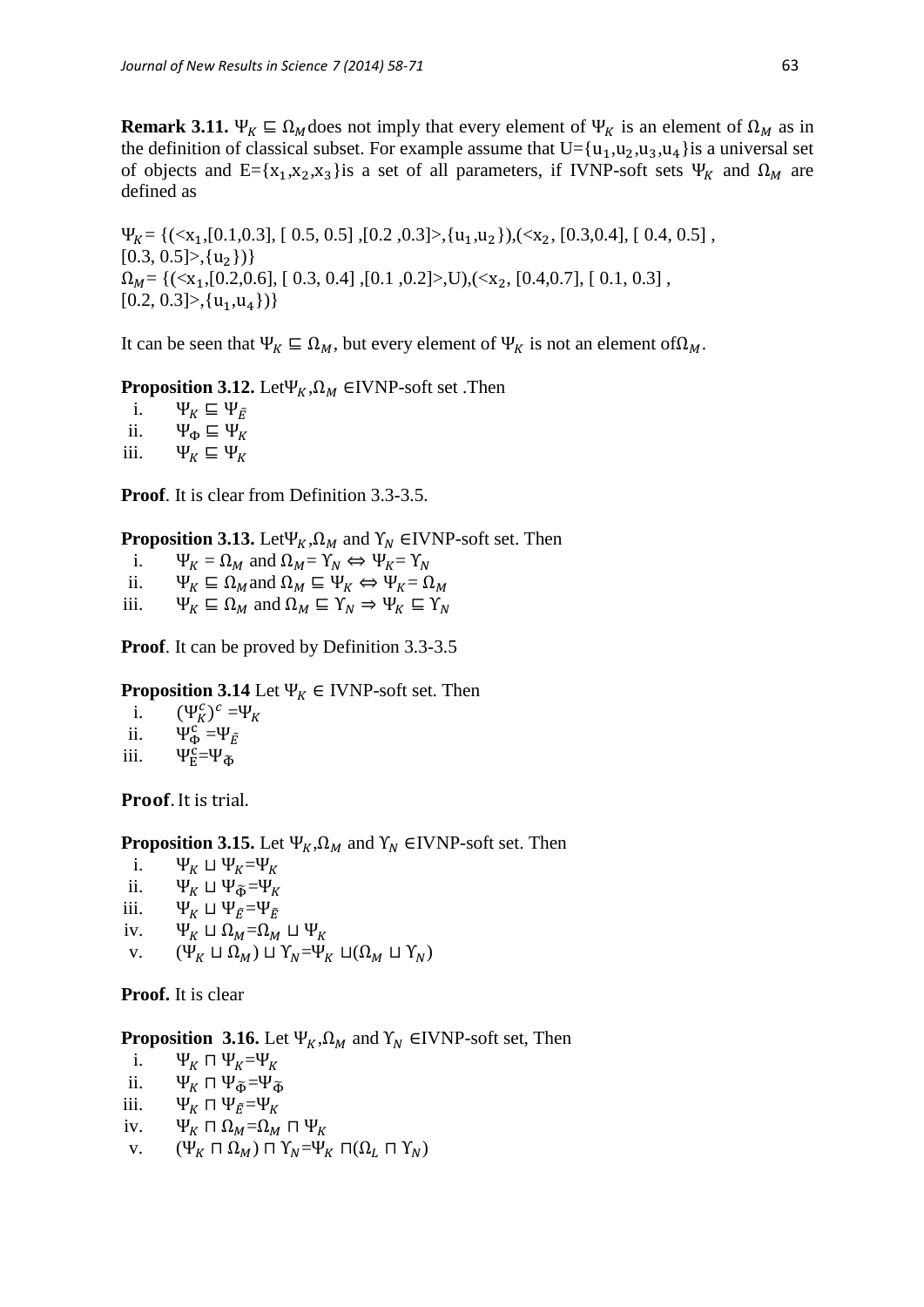**Proof.** It is clear

**Proposition 3.17.**Let  $\Psi_K$ ,  $\Omega_M$  and  $\Upsilon_N$  EIVNP-soft set, Then

i.  $\Psi_K \sqcup (\Omega_M \sqcap \Upsilon_N) = (\Psi_K \sqcup \Omega_M) \sqcap (\Psi_K \sqcup \Upsilon_N)$ 

ii.  $\Psi_K \Pi(\Omega_M \sqcup Y_N = (\Psi_K \Pi \Omega_M) \sqcup (\Psi_K \Pi Y_N)$ 

**Proof**. It can be proved by definition 3.8 and 3.9

**Proposition 3.18.**Let  $\Psi_K$ ,  $\Omega_M$  ∈IVNP-soft set, Then

i.  $(\Psi_K \sqcup \Omega_M)$   $c = \Psi_K^c \sqcap \Omega_N^c$ 

ii.  $(\Psi_K \sqcap \Omega_M)$ <sup>c</sup>= $\Psi_K^c \sqcup \Omega_M^c$ 

**Proof.** It is clear.

**Definition 3.19**. Let  $\Psi_K$ ,  $\Omega_M$  ∈IVNP-soft set, Then

- i. OR-product of  $\Psi_K$  and  $\Omega_M$  denoted by  $\Psi_K \vee \Omega_M$ , is defined as following  $\Psi_K \vee \Omega_M(x, y) = \{ \quad (\langle x, y), ([max \{ \mu_K^L(x), \mu_M^L(y) \}, max\{ \mu_K^U(x), \mu_M^U(y) \} ],$  $[\min \{v_K^L(x), v_M^L(y)\}, \min \{v_K^U(x), v_M^U(y)\}, [\min \{\omega_K^L(x), \omega_M^L(y)\},\$ min  $\{\omega_K^U(x), \omega_M^U(y)\}$  >, $\Psi_K \cup \Omega_M(x,y)$  :x,y  $\in E$ where  $\Psi_K \cup \Omega_M(x,y) = \Psi_K(x) \cup \Omega_M(y)$
- ii. AND-product of  $\Psi_K$  and  $\Omega_L$  denoted by  $\Psi_K \overline{\Lambda}$   $\Omega_M$  is defined as following  $\Psi_K \bar{\wedge} \Omega_M(x,y) = \{ \quad (\langle x,y \rangle, ([min{\{\mu_K^L(x), \mu_M^L(y)\}}, min{\{\mu_K^U(x), \mu_M^U(y)\}}],$  $[\max \{v_K^L(x), v_M^L(y)\}, \max \{v_K^U(x), v_M^U(y)\}, \max \{\omega_K^L(x), \omega_M^L(y)\},\$  $\max \{ \omega_K^U(x), \omega_M^U(y) ] \} > \Psi_K \cap \Omega_M(x,y)$  :x,y  $\in E$ where  $\Psi_K \cap \Omega_M(x,y) = \Psi_K(x) \cap \Omega_M(y)$

**Proposition 3.20.**Let  $\Psi_K$ ,  $\Omega_M$  and  $\Upsilon_N$  EIVNP-soft set. Then

- i.  $\Psi_K \overline{\wedge} \Psi_{\Phi} = \Psi_{\Phi}$
- ii.  $\Psi_K \overline{\wedge} \Omega_M = \Omega_M \overline{\wedge} \Psi_K$
- iii.  $\Psi_K \vee \Omega_M = \Omega_M \vee \Psi_K$
- iv.  $(\Psi_K \overline \wedge \Omega_M) \overline \wedge \Upsilon_N = \Psi_K \overline \wedge (\Omega_M \overline \wedge \Upsilon_N)$
- v.  $(\Psi_K \vee \Omega_M) \vee Y_N = \Psi_K \vee (\Omega_M \vee Y_N)$

**Proof** . It can be proved by definition 3.15

## **4. Parameter Reduction Method**

In this section, we have defined a parameter reduction method of an IVNP-soft set, that produce a soft set from an IVNP-soft set. For this, we define level set for IVNP-soft set. This concept presents an adjustable approach to IVNP–soft sets based decision making problems.

Throughout this section we will accept that the parameter set E and the initial universe U are finite sets.

**Definition 4.1** Let  $\Psi_K$  ∈ IVNPS. Then for as=  $[s^-, s^+]$ ,  $t = [t^-, t^+]$ , $q = [q^-, q^+] \subseteq [0, 1]$ , the (s, t, q) –level soft set of  $\Psi_K$  is a crisp soft set,denoted by ( $\Psi_K$ ; (s, t, q)), defined by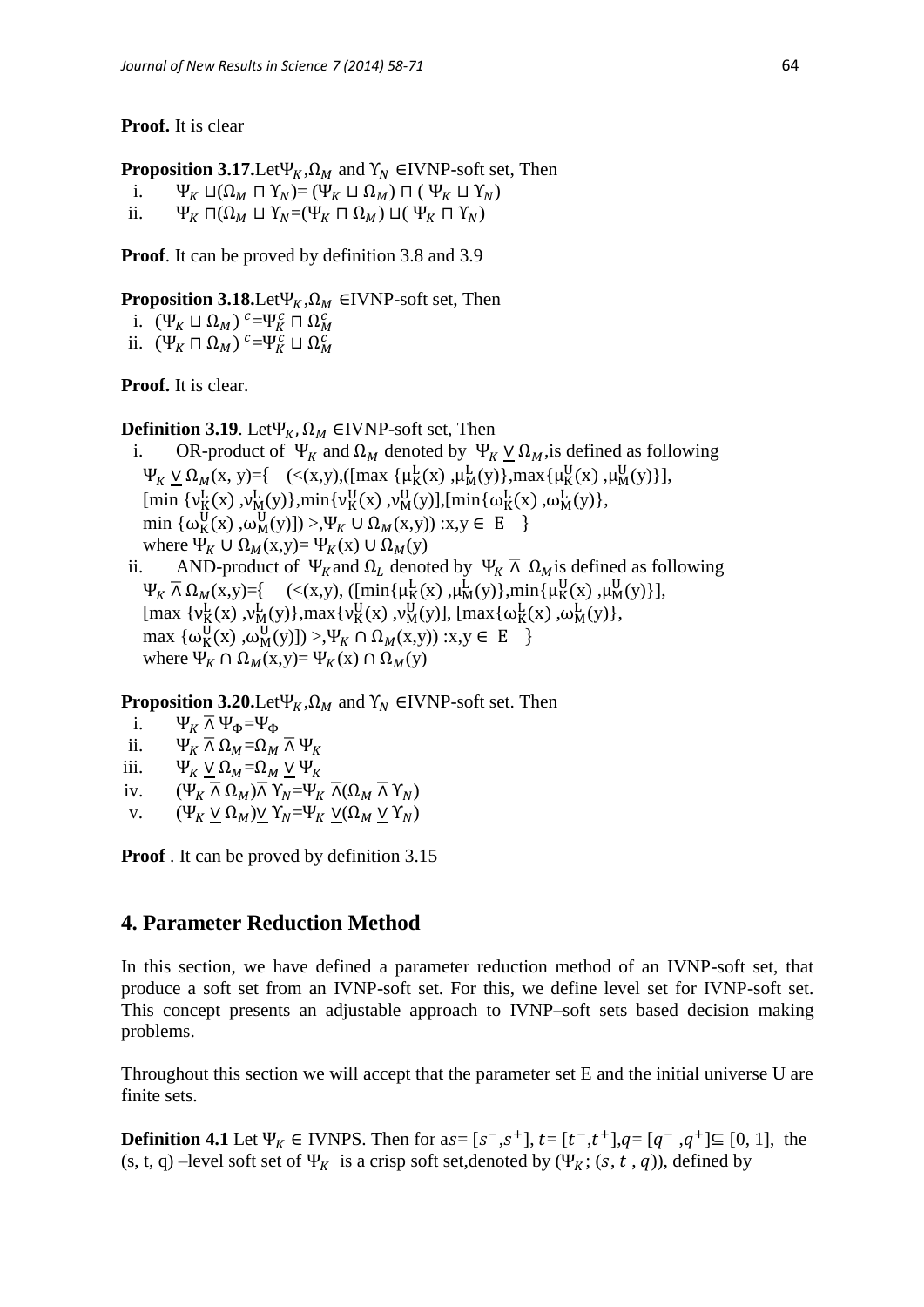where

 $s^- \leq \mu_K^L(x_i), s^+ \leq \mu_K^U(x_i), t^- \geq \nu_K^L(x_i), t^+ \geq \nu_K^U(x_i)$  and  $q^- \geq \omega_K^L(x_i), q^+ \geq \omega_K^U(x_i)$ 

 $(\Psi_K; (s,t, q)) = \{((x_i, \Psi_K(x_i)) : x_i \in E\}$ 

**Remark** In Definition 4.1,  $s \subseteq [0,1]$  can be viewed as a given least threshold on degrees of truth-membership,  $t \subseteq [0, 1]$  can be viewed as a given greatest threshold on degrees of indeterminacy-membership and  $q \subseteq [0, 1]$  can be viewed as a given greatest threshold on degrees of falsity-membership. If  $s^- \leq \mu_K^L(x_i), s^+ \leq \mu_K^U(x_i), t^- \geq \nu_K^L(x_i), t^+ \geq \nu_K^U(x_i)$  and  $q^{-} \geq \omega_K^L(x_i), q^{+} \geq \omega_K^U(x_i)$ , it shows that the degree of the truth-membership of x with respect to the u is not less than s, and the degree of the indeterminacy-membership of u with respect to the parameter x is not more than t and the degree of the falsity-membership of u with respect to the parameter x is not more than q. In practical applications of IVNP-soft sets, the thresholds s,t,q $\subseteq$ [0, 1] is pre-established by decision makers and reflect decision makers requirements on "truth-membership levels", "indeterminacy-membership levels "and "falsity-membership levels".

**Definition 4.2** Let  $\Psi_K \in INNPS$  and an  $s_{min} = [s_{min}^-, s_{min}^+]$ ,  $t_{min} = [t_{min}^-, t_{min}^+]$ ,  $q_{min} = [q_{min}^-, q_{min}^+] \subseteq [0, 1]$  which is called a threshould of IVNSP-soft set. The level soft set of  $\Psi_K$  with respect to  $(s_{min}, t_{min}, q_{min})$  is a crisp soft set, denoted by

$$
(\Psi_K; (s_{min}, t_{min}, q_{min}))
$$

defined by;

where,

$$
(\Psi_K; (s_{min}, t_{min}, q_{min})) = \{((x_i, \Psi_K(x_i)) : x_i \in E\}
$$

 $s_{min}^- \leq \mu_K^L(x_i)$ ,  $s_{min}^+ \leq \mu_K^U(x_i)$ ,  $t_{min}^- \geq \nu_K^L(x_i)$ ,  $t_{min}^+ \geq \nu_K^U(x_i)$  and  $q_{min}^- \geq \Omega_K^L(x_i)$ ,  $q_{min}^+ \geq \omega_K^U$  $s_{min}^- = \inf \{ \mu_K^L(x_i) : x_i \in E \}, s_{min}^+ = \inf \{ \mu_K^U(x_i) : x_i \in E \}$  $t_{min}^-$  = inf { $v_K^L(x_i)$  : $x_i \in E$ },  $t_{min}^+$  = inf { $v_K^U(x_i)$  : $x_i \in E$ }  $q_{min}^- = \inf \{ \omega_K^L(x_i) : x_i \in E \}, q_{min}^+ = \inf \{ \omega_K^U(x_i) : x_i \in E \}$ 

The  $(s_{min}, t_{min}, q_{min})$  is called the mmm-threshold of the IVNP-soft set  $\Psi_K$ . In the following discussions, the mmm-level decision rule will mean using the mmm-threshold and considering the mmm-level soft set in IVNP-soft sets based decision making.

**Definition 4.3** Let  $\Psi_K \in IVNPS$  and an  $s_{mid} = [s_{mid}^{-}, s_{mid}^{+}]$ ,  $t_{mid} = [t_{mid}^{-}, t_{mid}^{+}]$ ,  $q_{mid} = [q_{mid}^-, q_{mid}^+] \subseteq [0,1]$  which is called a threshould of IVNSP-soft set . The level soft set of  $\Psi_K$  with respect to  $(s_{mid}, t_{mid}, q_{mid})$  is a crisp soft set, denoted by  $(\Psi_K; (s_{mid}, t_{mid}, q_{mid}))$ ,defined by;

$$
(\Psi_K; (s_{mid}, t_{mid}, q_{mid})) = \{((x_i, \Psi_K(x_i)) : x_i \in E\}
$$

where,

 $s_{mid} \leq \mu_K^L(x_i), s_{mid}^+ \leq \mu_K^U(x_i), t_{mid}^- \geq \nu_K^L(x_i), t_{mid}^+ \geq \nu_K^U(x_i)$  and  $q_{mid}^- \geq \omega_K^L(x_i), q_{min}^+$  $\omega_K^U($ 

$$
s_{mid}^{-} = \sum_{x \in E^{*}} \frac{\mu_{K}^{L}(x_{i})}{|E^{*}|}, \quad s_{mid}^{+} = \sum_{x \in E^{*}} \frac{\mu_{K}^{U}(x_{i})}{|E^{*}|}
$$
\n
$$
t_{mid}^{-} = \sum_{x \in E^{*}} \frac{\nu_{K}^{L}(x_{i})}{|E^{*}|}, \quad t_{mid}^{+} = \sum_{x \in E^{*}} \frac{\nu_{K}^{U}(x_{i})}{|E^{*}|}
$$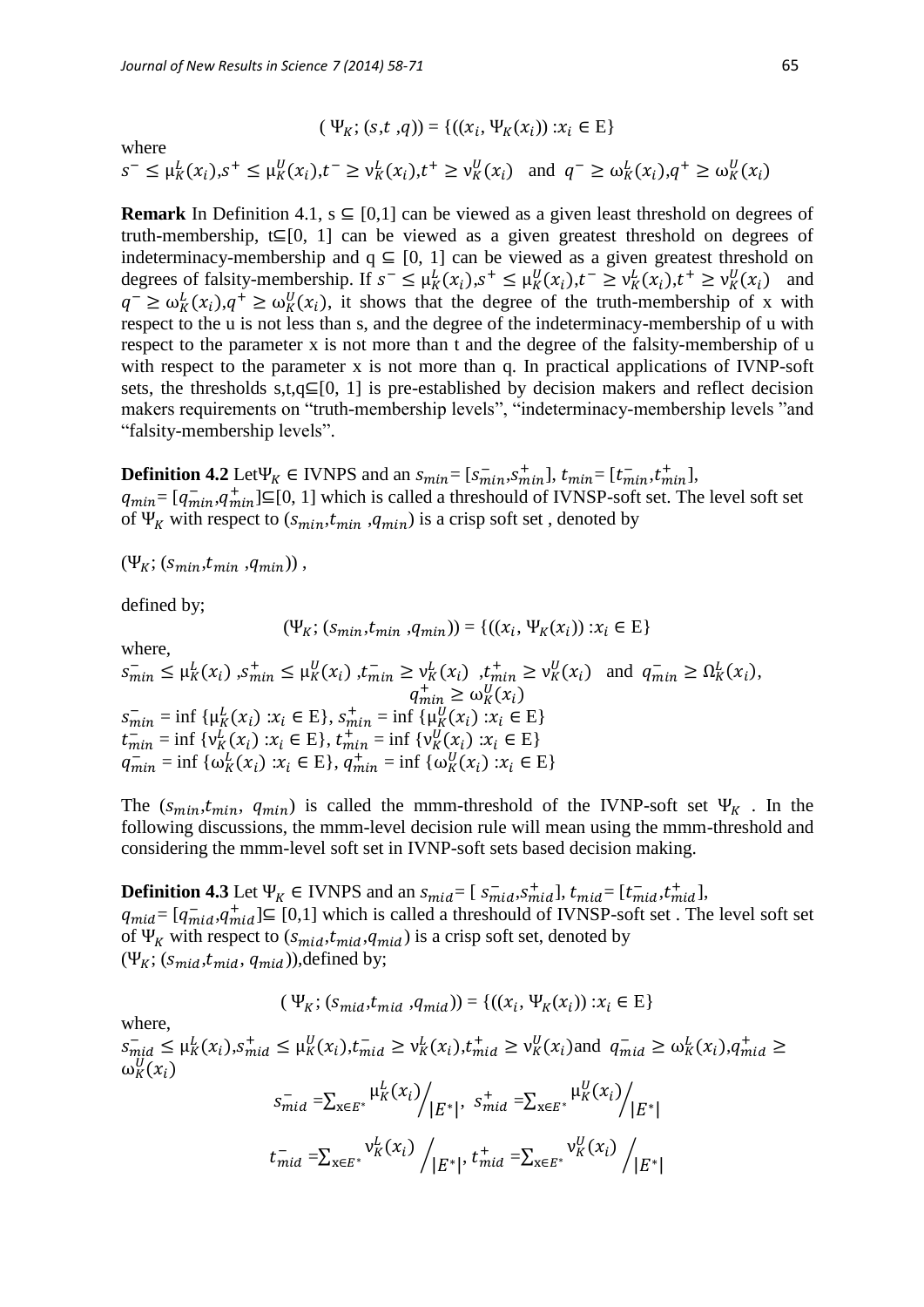$$
q_{mid}^{-} = \sum_{x \in E^*} \omega_K^L(x_i) / |E^*|, q_{mid}^{+} = \sum_{x \in E^*} \omega_K^U(x_i) / |E^*|
$$

For all  $x_i \in E^*$ , where if  $x_i \in E/E^*$  then  $\Psi_K(x_i) = \emptyset$ .

The  $(s_{mid}, t_{mid}, q_{mid})$  is called the mmm-threshold of the IVNP-soft set  $\Psi_K$ . In the following discussions, the mid-level decision rule will mean using the mid-threshold and considering the mid-level soft set in IVNP-soft sets based decision making.

**Definition 4.4** Let  $\Psi_K \in IVNPS$  and an  $s_{max} = [s_{max}^-, s_{max}^+]$ ,  $t_{min} = [t_{min}^-, t_{min}^+]$ ,  $q_{min} = [q_{min}^{-}, q_{min}^{+}] \subseteq [0, 1]$  which is called a threshould of IVNSP-soft set. The level soft set of  $\Psi_K$  with respect to  $(s_{max}, t_{min}, q_{min})$  is a crisp soft set, denoted by  $(\Psi_K; (s_{max}, t_{min}, q_{min})$ ), defined by;

$$
(\Psi_K; (s_{max}, t_{min}, q_{min})) = \{((x_i, \Psi_K(x_i)) : x_i \in E\}
$$

where,

 $s_{max}^{-} \leq \mu_K^L(x_i)$ ,  $s_{max}^{+} \leq \mu_K^U(x_i)$ ,  $t_{min}^{-} \geq \nu_K^L(x_i)$ ,  $t_{min}^{+} \geq \nu_K^U(x_i)$  and  $q_{min}^{-} \geq \omega_K^L(x_i)$  $,q_{min}^+ \geq \omega_K^U$  $s_{max}^- = \sup\{\mu_K^L(x_i) : x_i \in E\}, s_{max}^+ = \sup\{\mu_K^U(x_i) : x_i \in E\}$  $t_{min}^- = \inf \{ v_K^L(x_i) : x_i \in E \}, t_{min}^+ = \inf \{ v_K^U(x_i) : x_i \in E \}$  $q_{min}^- = \inf{\{\omega_K^L(x_i) : x_i \in E\}}$ ,  $q_{min}^+ = \inf{\{\omega_K^U(x_i) : x_i \in E\}}$ 

The  $(s_{max}, t_{min}, q_{min})$  is called the Mmm-threshold of the IVNP-soft set  $\Psi_K$ . In the following discussions, the Mmm-level decision rule will mean using the Mmm-threshold and considering the Mmm-level soft set in IVNP-soft sets based decision making.

**Definition 4.5** Let  $\Psi_K \in IVNPS$ . The threshold based on median could be expressed as a function

 $\text{med}_{\psi}: A \rightarrow [0, 1]^3$ , i.e.  $s_{med} = [s_{med}^-, s_{med}^+]$ ,  $t_{med} = [t_{med}^-, t_{med}^+]$ ,  $q_{med} = [q_{med}^-, q_{med}^+] \subseteq [0, 1]$ for all  $\varepsilon \in A$ , where for  $\forall \varepsilon \in A$ ,  $s_{med}^{-}$ ,  $s_{med}^{+}$  is the median by ranking the degree of interval truth membership of all alternatives according to order from large to small (or from small to large), namely

$$
s_{med}^{-} = \begin{cases} \mu_K^L\left(\mathbf{x}_{\left(\frac{|E|+1}{2}\right)}\right) & \text{if } |E| \text{ is odd} \\ \left((\mu_K^L\left(\mathbf{x}_{\left(\frac{|E|}{2}\right)}\right) + \mu_K^L\left(\mathbf{x}_{\left(\frac{|E|}{2}+1\right)}\right)\right) & \text{if } |E| \text{ is even} \\ \end{cases}
$$

$$
s_{med}^+ = \begin{cases} \mu_K^U\left(\mathbf{x}_{\left(\frac{|E|+1}{2}\right)}\right) & \text{if } |E| \text{ is odd} \\ \left((\mu_K^U\left(\mathbf{x}_{\left(\frac{|E|}{2}\right)}\right) + \mu_K^U\left(\mathbf{x}_{\left(\frac{|E|}{2}+1\right)}\right)\right) & \text{if } |E| \text{ is even} \end{cases}
$$

 $t_{med}^{-}$ ,  $t_{med}^{+}$  is the median by ranking the degree of interval indeterminacy membership of all alternatives according to order from large to small (or from small to large), namely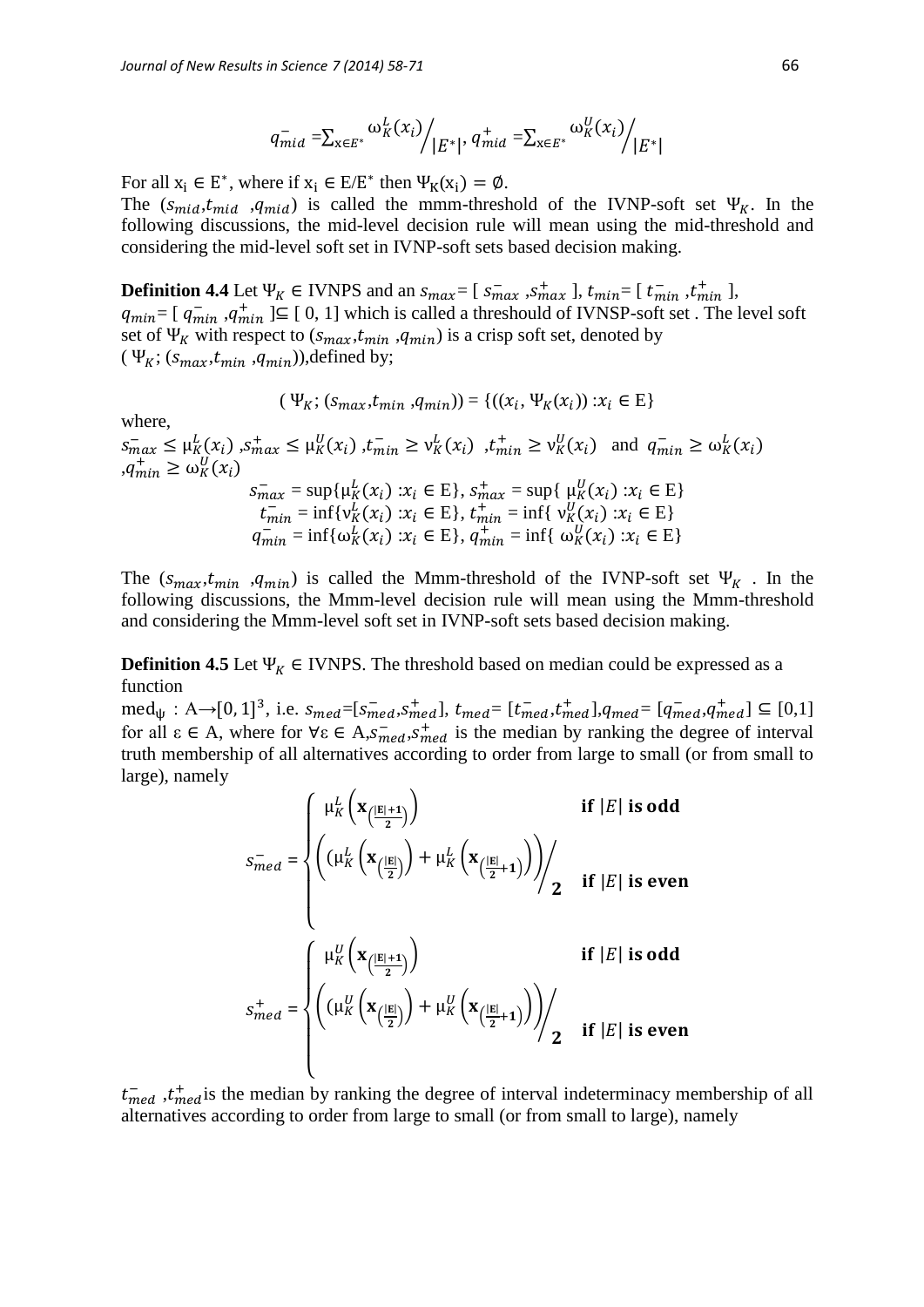$$
t_{med}^{-} = \begin{cases} v_K^L\left(\mathbf{x}_{\left(\frac{|\mathbf{E}|+1}{2}\right)}\right) & \text{if } |E| \text{ is odd} \\ \left(\left(v_K^L\left(\mathbf{x}_{\left(\frac{|\mathbf{E}|}{2}\right)}\right) + \mu_K^L\left(\mathbf{x}_{\left(\frac{|\mathbf{E}|}{2}+1\right)}\right)\right)\right) & \text{if } |E| \text{ is even} \\ \end{cases}
$$

$$
t_{med}^+ = \begin{cases} v_K^U\left(\mathbf{x}_{\left(\frac{|\mathbf{E}|+1}{2}\right)}\right) & \text{if } |E| \text{ is odd} \\ \left(\left(v_K^U\left(\mathbf{x}_{\left(\frac{|\mathbf{E}|}{2}\right)}\right) + v_K^U\left(\mathbf{x}_{\left(\frac{|\mathbf{E}|}{2}+1\right)}\right)\right)\right) & \text{if } |E| \text{ is even} \end{cases}
$$

And  $q_{med}^-$ ,  $q_{med}^+$  is the median by ranking the interval degree of falsity membership of all alternatives according to order from large to small (or from small to large), namely

$$
q_{med}^{-} = \begin{cases} \omega_K^L \left( \mathbf{x}_{\left( \frac{|E|+1}{2} \right)} \right) & \text{if } |E| \text{ is odd} \\ \left( \left( \omega_K^L \left( \mathbf{x}_{\left( \frac{|E|}{2} \right)} \right) + \omega_K^L \left( \mathbf{x}_{\left( \frac{|E|}{2}+1 \right)} \right) \right) \right) & \text{if } |E| \text{ is even} \\ \omega_K^L \left( \mathbf{x}_{\left( \frac{|E|+1}{2} \right)} \right) & \text{if } |E| \text{ is odd} \\ q_{med}^{+} = \begin{cases} \omega_K^L \left( \mathbf{x}_{\left( \frac{|E|}{2} \right)} \right) + \omega_K^L \left( \mathbf{x}_{\left( \frac{|E|}{2}+1 \right)} \right) \right) & \text{if } |E| \text{ is odd} \\ \omega_K^L \left( \mathbf{x}_{\left( \frac{|E|}{2} \right)} \right) + \omega_K^L \left( \mathbf{x}_{\left( \frac{|E|}{2}+1 \right)} \right) & \text{if } |E| \text{ is even} \end{cases} \end{cases}
$$

The ( $s_{med}$ ,  $t_{med}$ ) is called themed-threshold of the IVNP-soft set  $\Psi_K$ . In the following discussions, the Med-level decision rule will mean using the Med-threshold and considering the Med-level soft set in IVNP-soft sets based decision making.

**Example 4.6**  $\Psi_{K} = \{(\langle x_1, [0.1, 0.5], [0.4, 0.5], [0.2, 0.3], \langle u_1, u_2 \rangle\}, \langle x_2, [0.2, 0.3], [0.5, 0.5], \langle x_3, [0.2, 0.3], \langle x_4, [0.2, 0.3], \rangle\}$ 0.7],  $[0.1, 0.3] > \{u_2, u_3\}$ ,  $(\langle x_3, [0.1, 0.3], [0.1, 0.7], [0.3, 0.4] > \{u_1, u_2, u_3\})\}$ Then

$$
s_{mid} = [0.13, 0.36], t_{mid} = [0.33, 0.63], q_{mid} = [0.2 0.43]
$$

$$
s_{min} = [0.1, 0.3], t_{min} = [0.1, 0.5], q_{min} = [0.1, 0.3]
$$

$$
s_{max} = [0.2, 0.5], t_{min} = [0.1, 0.5], q_{min} = [0.1, 0.3]
$$

$$
s_{med} = [0.2, 0.3], t_{med} = [0.5, 0.7], q_{med} = [0.1, 0.3]
$$

**Theorem 4.7.** Let  $\Psi_K \in INNP$ -soft set  $(\Psi_K; (s_{mid}, t_{mid}, q_{mid}))$ ,  $(\Psi_K; (s_{min}, t_{min}, q_{min}))$ and ( $\Psi_K$ ; ( $s_{max}, t_{min}, q_{min}$ )) be the mid-level soft set, max –level soft set and min –level soft set of  $\Psi_K$ , respectively. Then,

1.  $(\Psi_K; (s_{max}, t_{min}, q_{min})) \subseteq (\Psi_K; (s_{mid}, t_{mid}, q_{mid}))$ 

2.  $(\Psi_K; (s_{max}, t_{min}, q_{min})) \subseteq (\Psi_K; (s_{mid}, t_{mid}, q_{mid}))$ 

**Proof.** Let  $\Psi_K \in \text{IVNPSS}$ . From definition, definition and definition, it can be seen that  $s_{\min}^- \leq s_{\min}^- \leq s_{\max}^-$ ,  $t_{\min}^- \leq t_{\min}^- \leq t_{\max}^-$  and  $q_{\min}^- \leq q_{\min}^- \leq q_{\max}^-$ .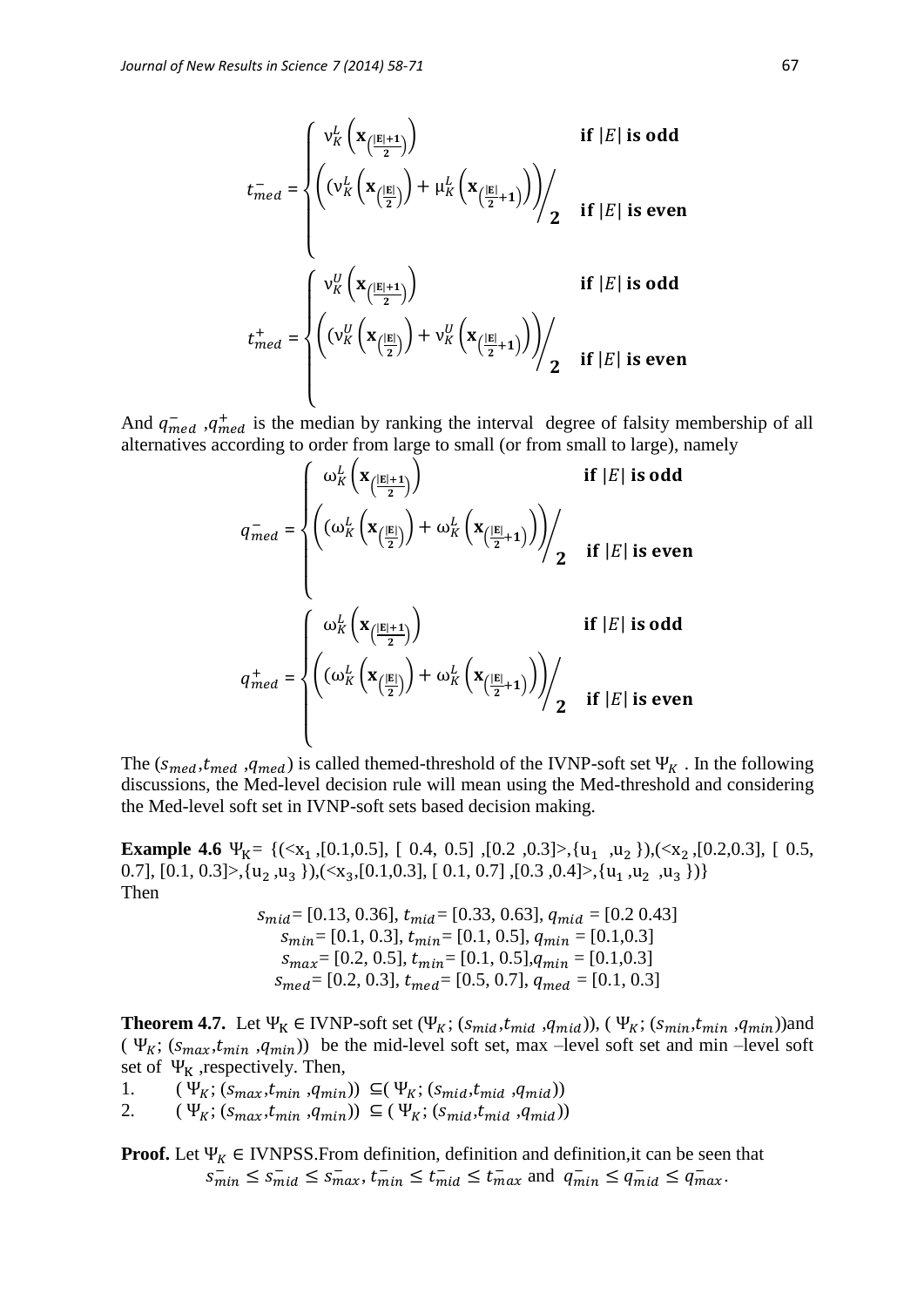#### Thus

i. for all  $x_i \in E$  which providing the inequalities  $s_{mid} \leq \mu_K^L(x_i) \leq s_{max}^-(x_i, \Psi_K(x_i) \notin (\Psi_K; (s_{max}, t_{min}, q_{min}))$ .

So,  $(\Psi_K; (s_{max}, t_{min}, q_{min})) \subseteq (\Psi_K; (s_{mid}, t_{mid}, q_{mid}))$ ii. it can be proved similar way

Now, we construct an IVNP –soft sets decision making method by the following algorithm;

#### **Algorithm:**

**Step 1.** Input the IVNP –soft sets -soft set  $\Psi_K$ 

**Step 2.**Input a threshold ( $s_{mid}, t_{mid}$ ,  $q_{mid}$ ) (or ( $s_{max}, t_{min}$ ,  $q_{min}$ ),  $(s_{min}, t_{min}, q_{min})$ ) by using mid –level decision rule ( or Mmm-level decision rule, mmm-level decision rule) for decision making.

**Step 3**. Compute mid-level soft set ( $\Psi_K$ ;  $(s_{mid}, t_{mid}, q_{mid})$ ) (or Mmm-level soft set ( $\Psi_K$ ;  $(s_{max}, t_{min}, q_{min})$ , mmm –level soft set ( $\Psi_K$ ;  $(s_{min}, t_{min}, q_{min})$ , Med –level soft set ( $\Psi_K$ ;  $(s_{min}, t_{min}, q_{min})$ 

**Step 4.** Present the level soft set  $(\Psi_K; (s_{mid}, t_{mid}, q_{mid}))$  (or the level soft set  $(\Psi_K;$  $(s_{max}, t_{min}, q_{min})$ , the level soft set  $(\Psi_K; (s_{min}, t_{min}, q_{min})$ , Med–level soft set  $(\Psi_K;$  $(s_{min}, t_{min}, q_{min}))$ in tabular form.

**Step 5.** Compute the choice value  $c_i$  of  $u_i$  for any  $u_i \in U$ ,

**Step 6**. The optimal decision is to selectu<sub>k</sub> if  $c_k = \max_{u_i \in U} c_i$ 

**Remark** If k has more than one value then any one of  $u_k$  may be chosen. If there are too many optimal choices in Step 6, we may go back to the second step and change the threshold (or decision rule) such that only one optimal choice remains in the end.

**Example 4.8.** Assume that a company wants to fill a position. There are 4 candidates who fill in a form in order to apply formally for the position. There is a decision maker (DM) that is from the department of human resources. He wants to interview the candidates, but it is very difficult to make it all of them. Therefore, by using the parameter reduction method, the numbers of candidates are reduced to a suitable one. Assume that the set of candidates  $U = \{u_1, u_2, u_3, u_4, u_5, u_6, u_7\}$  which may be characterized by a set of parameters  $E = \{x_1, x_2, x_3, u_4, u_5, u_6, u_7\}$  $x_3, x_4, x_5, x_6$  For i=1,2,3,4,5,6 the parameters i stand for experience, computer knowledge, training, young age, diction and flexible working hours compatible, respectively. Now, we can apply the method as follows:

**Step 1.** After thinking thoroughly, he/she evaluates the alternative according to choosing parameters and constructs an IVNP-soft set  $\Psi_R$  as follows

 $\Psi_{K} = \{ \langle x_1, ([0.6, 0.8], [0.1, 0.2], [0.3, 0.5]) \rangle, \{u_1, u_4, u_5, u_7\} \}, \langle \langle x_2, ([0.5, 0.6], [0.3, 0.4],$  $[0.2, 0.3]$  $>$ ,  $\{u_2, u_5, u_6, u_8\}$ ,  $(\langle x_3, (0.4, 0.5], [0.3, 0.4], [0.1, 0.4])$  $>$ ,  $\{u_2, u_3, u_6, u_7\}, \{x_4, ([0.1, 0.2], [0.4, 0.8], [0.4, 0.5])\}, \{u_1, u_4, u_5, u_8\}\},\$  $(\langle x, \{10.4, 0.5\}, [0.2, 0.4], [0.3, 0.6]) \rangle, \{u_3, u_6, u_7\}\}, \langle x_6, ([0.7, 0.7],$  $[0.1, 0.3], [0.1, 0.5]) >$ ,  $\{u_2, u_4, u_8\}\})$ 

**Step 2**. Then, we have

 $s_{mid}$ , = [0.45, 0.655], $t_{mid}$  = [0.23, 0.41], $q_{mid}$  = [0.23, 0.46]  $s_{max}$ , = [0.7, 0.8], $t_{min}$  = [0.1, 0.2], $q_{min}$  = [0.1, 0.3]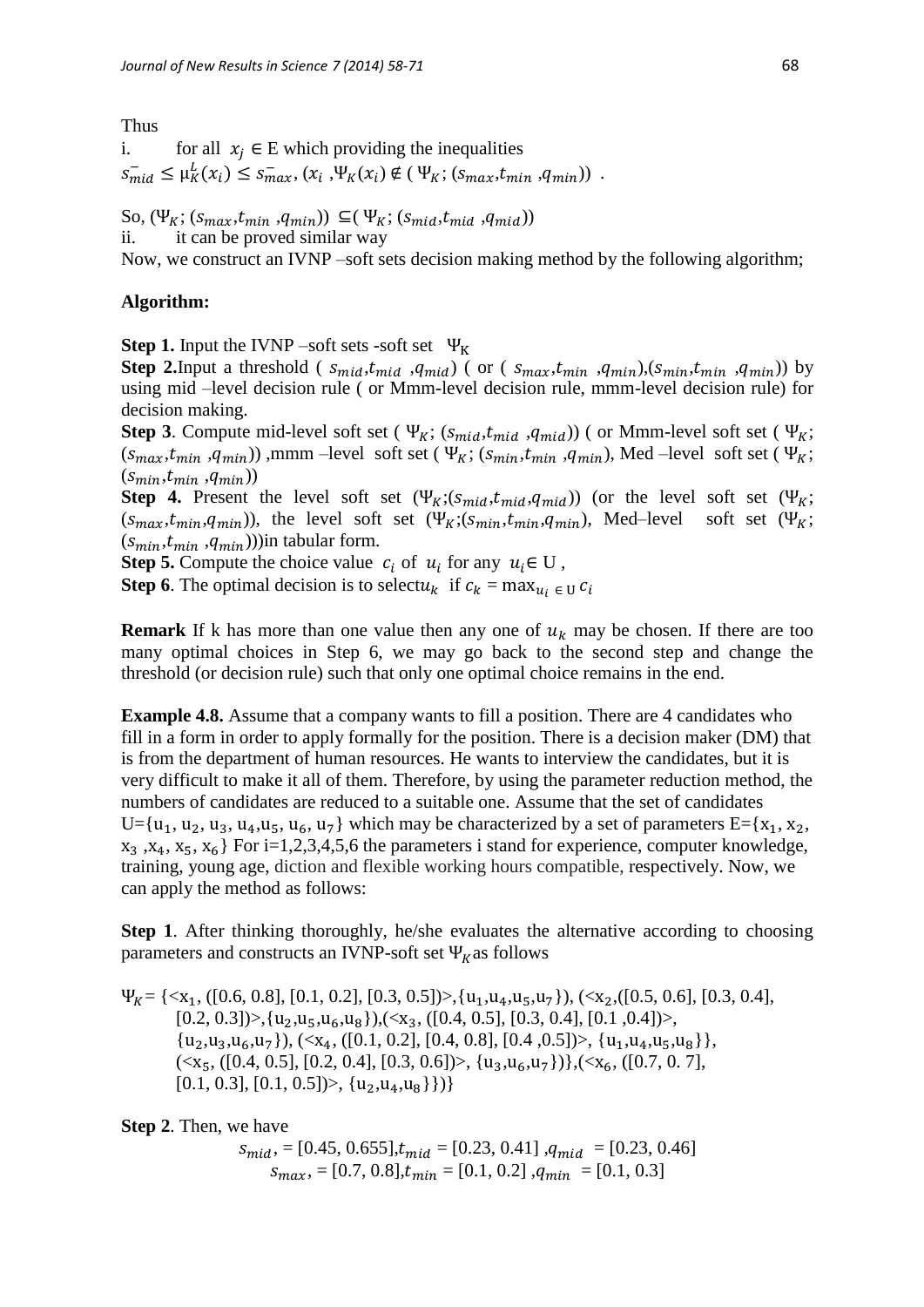$s_{min}$ , = [0.1, 0.2],  $t_{min}$  = [0.1, 0.2],  $q_{min}$  = [0.1, 0.3]  $s_{med}$  = [0.25, 0.35],  $t_{med}$  = [0.35, 0.6] , $q_{med}$  = [0.25, 0.45]

**Step 3**. Thus, the  $(s_{med}, t_{med}, q_{med})$ -level soft set of  $\Psi_K$  is (after the necessary calculations, they can be seen that  $(s_{max}, t_{min}, q_{min})$ -level soft set, $(s_{min}, t_{min}, q_{min})$ -level soft set, and  $(s_{mid}, t_{mid}, q_{mid})$ - level soft set of  $\Psi_K$  are not suitable for decision making in this problem.)  $(\Psi_K; (s_{med}, t_{med}, q_{med})) = {((\langle \underline{x}_2, ([0.5, 0.6], [0.3, 0.4], [0.2, 0.3]) \rangle, [u_2, u_5, u_6, u_8]),}$ 

 $\{\langle x_3, ([0.4, 0.5], [0.3, 0.4], [0.1, 0.4]) \rangle, \{u_2, u_3, u_6, u_7\}\}\$ 

**Step 4.** Tabular form of  $(\Psi_K; (s_{med}, t_{med}, q_{med}))$  is

**Step 5.** Then, we have the choice value  $c_i$  for  $i = 1, 2, 3, \ldots, 8$  $c_1 = 0$ ,  $c_2 = 2$ ,  $c_3 = 1$ ,  $c_4 = 0$ ,  $c_5 = 1$ ,  $c_6 = 2$ ,  $c_7 = 1$  and  $c_8 = 1$ 

**Step 6.** So, the optimal decision is  $u_2$  or  $u_6$ 

Note that this decision making method can be applied for group decision making easily with help of the definition 3.19.

## **5. Conclusions**

In this work, we have introduced the concept of interval valued neutrosophic parameterized soft set and studied some of its properties. The complement, union and intersection operations have been defined on the interval valued neutrosophic parameterized soft set. The definition of parameter reduction method is introduced with application of this operation in decision making problems.

### **Conflict of Interests**

The authors declare that there is no conflict of interests regarding the publication of this paper.

## **References**

- [1] S. Aggarwal, R.Biswas and A. Q. Ansari, Neutrosophic Modeling and Control, Computer and Communication Technology (2010) 718-723.
- [2] Ansari, Biswas, Aggarwal, Proposal for Applicability of Neutrosophic Set Theory in Medical AI, International Journal of Computer Applications, 27/5 (2011) 5-11.
- [3] M. Arora, R. Biswas and U.S. Pandy, Neutrosophic Relational Database Decomposition, International Journal of Advanced Computer Science and Applications, 2/ 8 (2011) 121-125.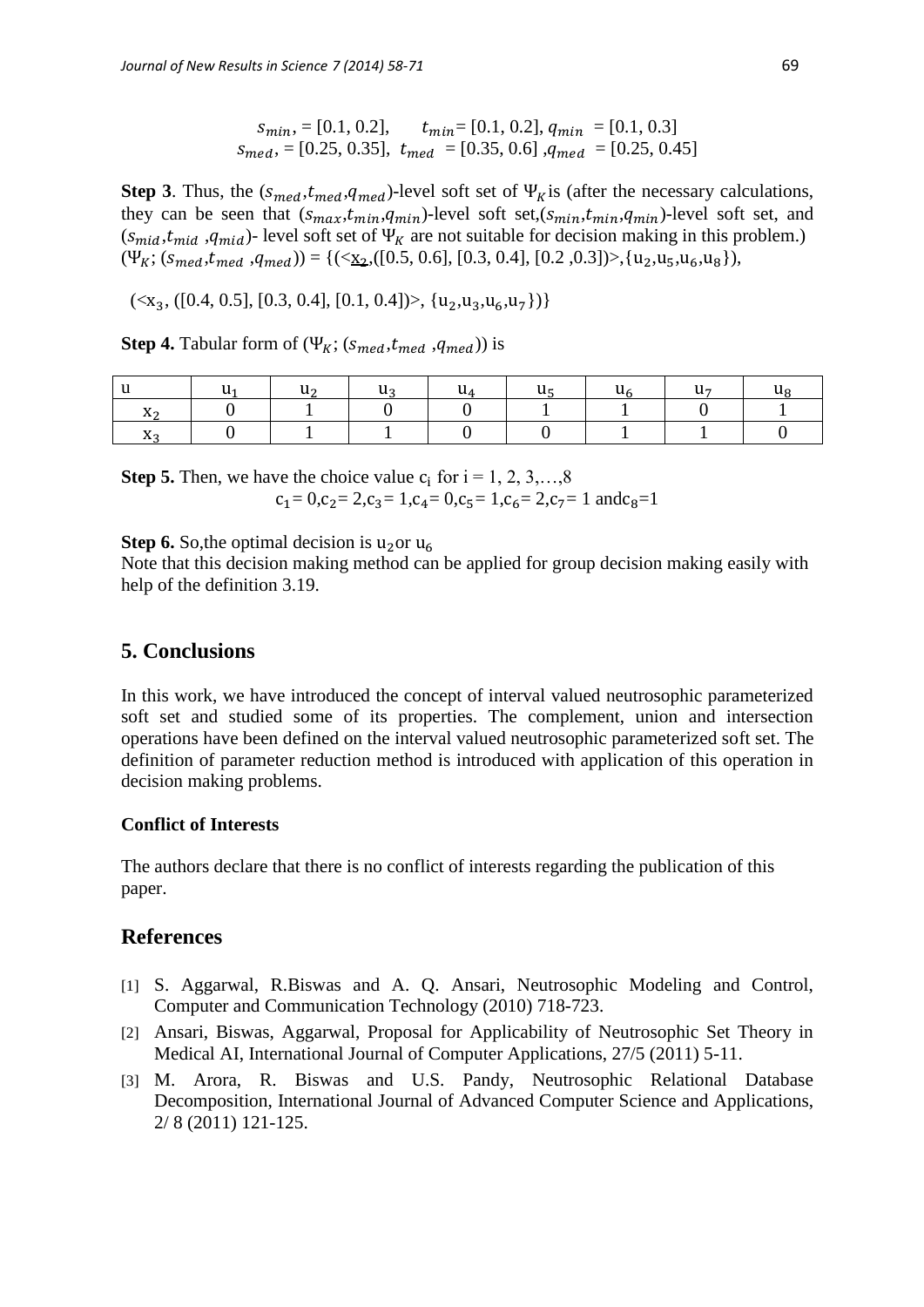- [4] M. Arora and R. Biswas, Deployment of Neutrosophic Technology to Retrieve Answers for Queries Posed in Natural Language, in 3rdInternational Conference on Computer Science and Information Technology, (2010) 435-439.
- [5] K. Atanassov. Intuitionistic Fuzzy Sets, Fuzzy Sets and Systems, 20 (1986) 87-96.
- [6] K.V. Babitha and J. J. Sunil,Generalized Intuitionistic Fuzzy Soft Sets and Its Applications, Gen. Math. Notes, 7/ 2 (2011) 1-14.
- [7] M. Bashir, A.R. Salleh, and S. Alkhazaleh, Possibility Intuitionistic Fuzzy Soft Set, Advances in Decision Sciences, doi:10.1155/2012/404325.
- [8] M. Borah, T. J. Neog and D. K. Sut, A study on some operations of fuzzy soft sets, International Journal of Modern Engineering Research, 2/ 2 (2012) 157-168.
- [9] M. Bhowmik and M. Pal ,Intuitionistic Neutrosophic Set, ISSN 1746-7659, England, UK, Journal of Information and Computing Science, 4/ 2, (2009) 142-152.
- [10] M. Bhowmik and M. Pal, Intuitionistic Neutrosophic Set Relations and Some of Its Properties, ISSN 1746-7659, England, UK, Journal of Information and Computing Science,  $5/3$ , (201 0) 183-192.
- [11] S. Broumi and F. Smarandache, Intuitionistic Neutrosophic Soft Set, Journal of Information and Computing Science, 8/ 2 (2013) 130-140.
- [12] S. Broumi, Generalized Neutrosophic Soft Set, International Journal of Computer Science, Engineering and Information Technology, 3/2 (2013) 17-30.
- [13]S. Broumi, I. Deli, and F. Smarandache, Neutrosophic Parametrized Soft Set Theory and Its Decision Making, International Frontier Science Lettre,Vol 1 NO 1,2014,1-11.
- [14] Said Broumi, and FlorentinSmarandache, Several Similarity Measures of Neutrosophic Sets" ,Neutrosophic Sets and Systems, 1 (2013) 54-62.
- [15]N. Çağman, S. Enginoğlu, F. Çıtak Fuzzy Soft Set Theory and Its Applications. Iran J Fuzzy Syst. 8(3) (2011) 137-147.
- [16] N. Çağman, F Çıtak , S. Enginoğlu, Fuzzy parameterized fuzzy soft set theory and its applications, Turkish Journal of Fuzzy System 1/1 (2010) 21-35.
- [17] N. Çağman, S. Karataş, Intuitionistic fuzzy soft set theory and its decision making, Journal of Intelligent and Fuzzy Systems DOI:10.3233/IFS-2012-0601.
- [18] N. Çağman, I. Deli, Intuitionistic fuzzy parameterized soft set theory and its decision making, Submitted.
- [19] N. Çağman, F. Karaslan, IFP −fuzzy soft set theory and its applications, Submitted.
- [20] N. Çağman, I. Deli, Product of FP-SoftSetsandits Applications, Hacettepe Journal of MathematicsandStatistics, 41/3 (2012) 365 - 374.
- [21] N. Çağman, I. Deli, Means of FP-SoftSetsandits Applications, Hacettepe Journal of MathematicsandStatistics, 41/5 ( 2012) 615–625.
- [22] I. Deli, Interval-valued neutrosophic soft sets and its decision making, http://arxiv. org/abs/1402.3130.
- [23] K. Georgiev, "A simplification of the Neutrosophic Sets. Neutrosophic Logic and Intuitionistic Fuzzy Sets", 28 Ninth Int. Conf. on IFSs, Sofia, NIFS, Vol. 11 (2005), 2, 28-31.
- [24] Y. Jiang, Y. Tang, Q. Chen, H. Liu, J.Tang, Interval-valued intuitionistic fuzzy soft sets and their properties, Computers and Mathematics with Applications, 60 (2010) 906-918.
- [25] A. Kharal, A Neutrosophic Multicriteria Decision Making Method, New Mathematics and Natural Computation, Creighton University, USA, 2013.